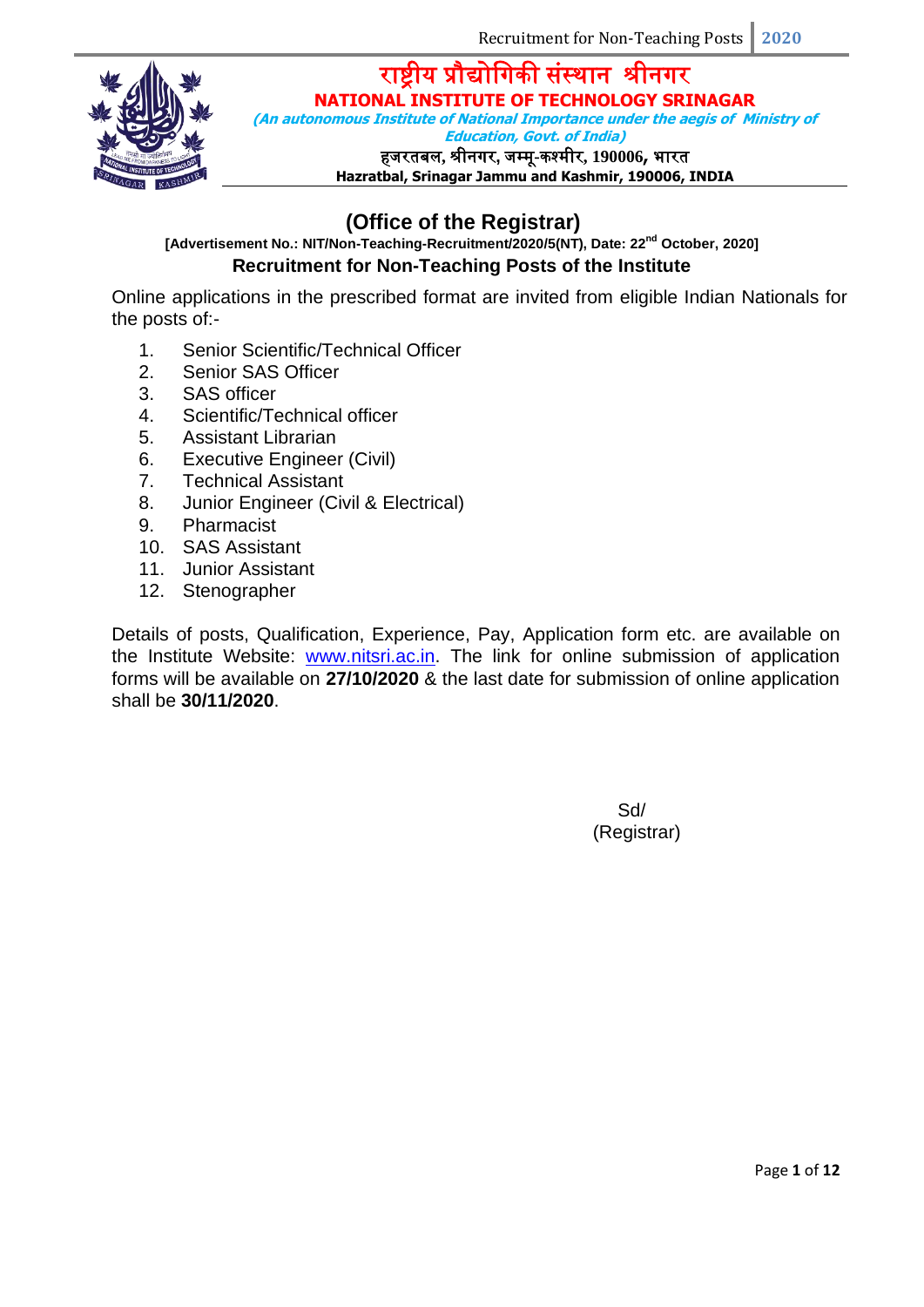

**(An autonomous Institute of National Importance under the aegis of Ministry of** 

**Education, Govt. of India)**

हजरतबल**,** श्रीनिर**,** जम्मू**-**कश्मीर**, 190006,** भारत

**Hazratbal, Srinagar Jammu and Kashmir, 190006, INDIA**

## **(Office of the Registrar)**

**[Advertisement No.: NIT/Non-Teaching-Recruitment/2020/6(NT), Date: 14th October, 2020] Recruitment for Non-Teaching Posts of the Institute**

National Institute of Technology Srinagar invites online applications from eligible Indian Nationals for the recruitment on the following Non-Teaching Posts in the Institute.

| S.               | <b>Name of the Post</b>                                                                   | No.         | Pay Level 7th  | Category                 |                          |           |                          |            |
|------------------|-------------------------------------------------------------------------------------------|-------------|----------------|--------------------------|--------------------------|-----------|--------------------------|------------|
| No.              |                                                                                           | <b>of</b>   | <b>CPC Pay</b> | <b>UR</b>                | <b>OBC</b>               | <b>SC</b> | <b>ST</b>                | <b>EWS</b> |
|                  |                                                                                           | <b>Post</b> | <b>Matrix</b>  |                          |                          |           |                          |            |
| $\mathbf 1$ .    | Senior Scientific/Technical<br>Officer                                                    | 01          | Level -12      | 01                       |                          |           |                          |            |
| 2.               | <b>Senior SAS Officer</b>                                                                 | 01          | Level -12      | $\overline{\phantom{a}}$ | 01                       |           |                          |            |
| 3.               | <b>SAS officer</b>                                                                        | 01          | Level -10      | 01                       |                          |           |                          |            |
| $\overline{4}$ . | <b>Technical Officers</b><br>(01 for CRFC & 01 for<br><b>Computer Services</b><br>Centre) | 02          | Level -10      | 02                       |                          |           |                          |            |
| 5.               | <b>Assistant Librarian</b>                                                                | 01          | Level -10      | 01                       |                          |           | $\overline{\phantom{0}}$ |            |
| 6.               | <b>Executive Engineer (Civil)</b>                                                         | 01          | Level -10      | 01                       | $\overline{\phantom{0}}$ |           | $\blacksquare$           |            |
| 7.               | <b>Technical Assistant</b>                                                                | 14          | Level -06      | 08                       | 03                       | 01        | 01                       | 01         |
| 8.               | Junior Engineer<br>(01 Civil & 01 Electrical)                                             | 02          | Level -06      | 02                       |                          |           |                          |            |
| 9.               | Pharmacist                                                                                | 01          | Level -05      | 01                       |                          |           |                          |            |
| 10.              | <b>SAS Assistant</b>                                                                      | 01          | Level -06      | 01                       |                          |           |                          |            |
| 11.              | <b>Junior Assistant</b>                                                                   | 18          | Level -03      | 10                       | 04                       | 02        | 01                       | 01         |
| 12.              | Stenographer                                                                              | 02          | Level -04      | 02                       |                          |           |                          |            |
|                  | Total                                                                                     | 45          |                | 30                       | 08                       | 03        | 02                       | 02         |

*UR = Unreserved, SC = Schedule Caste, OBC = Other Backward Classes, ST = Scheduled Tribe,* 

*EWS= Economically Weaker Section*

*Reservation to Persons with Benchmark Disability (PwBD) candidates shall be given horizontally as per the GoI norms issued from time to time*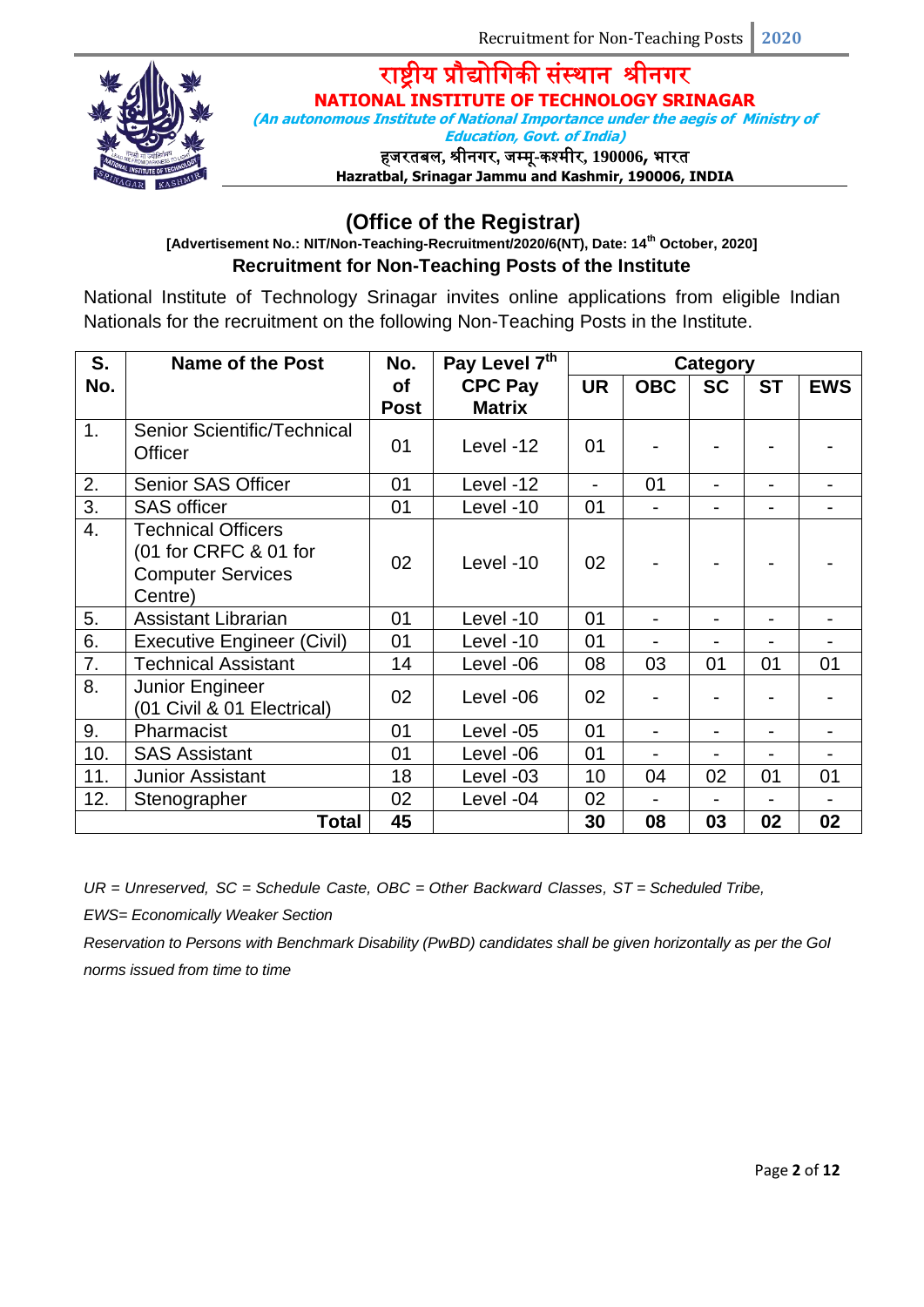राष्ट्रीय प्रौद्योगिकी संस्थान श्रीनिर



**NATIONAL INSTITUTE OF TECHNOLOGY SRINAGAR**

**(An autonomous Institute of National Importance under the aegis of Ministry of Education, Govt. of India)**

हजरतबल**,** श्रीनिर**,** जम्मू**-**कश्मीर**, 190006,** भारत

**Hazratbal, Srinagar Jammu and Kashmir, 190006, INDIA**

### **DETAILS OF PAY, QUALIFICATIONS AND OTHER REQUIREMENTS**

**1) Senior Scientific / Technical Officer:** PB 3(Rs.15600-39100) with GP of Rs7600/- (Level-12 of  $7<sup>th</sup>$  CPC Pav Matrix)

### **Educational qualification & Experience: Essential:**

### **Educational Qualification**

B.E. / B. Tech. / M.Sc. in relevant field or MCA Degree with first class or equivalent grade (6.5 in 10 point scale ) and consistently excellent academic record.

### **Experience:**

Five years experience in the field of Science/ Technology/ ICT/ Research as Technical Officer/ Scientific Officer or an equivalent post in PB-3 with Grade Pay of Rs.5400/- or above.

### **Desirable**:

Candidates with Ph. D in the relevant field shall be preferred.

**Age:** Not exceeding 50 years

**2) Senior Students Activity & Sports(SAS) Officer:** PB 3(Rs.15600-39100) with GP of Rs7600/- (Level-12 of  $7<sup>th</sup>$  CPC Pay Matrix)

#### **Educational qualification & Experience: Essential:**

### **Educational qualification**

- (i) Master's Degree in Physical Education or Master's Degree in Sports Science or equivalent degree with at least 60% marks or its equivalent Grade in the CGPA / UGC point scale with good academic record from a recognized University / Institute.;
- (ii) Record of having represented the University / College at the Inter University / Inter- Collegiate competitions or state and / or national championships;
- (iii) Qualifying in the national level test conducted for the purpose by the UGC or any other agency approved by the UGC and passed the physical fitness test conducted in accordance with these regulations.
- (iv) Record of organizing such events as student's convener or in later part of life.

### **Experience:**

- (i) Holding analogous post or
- (ii) At least 5 years of experience as SAS Officer or an equivalent post in PB-3, with GP of Rs.5400/- or above on an equivalent post in the University / Institute of National importance / Central / State Govt. or similar organization having strong involvement and proven track record in organizing sports and drama / music / films / painting / photography / journalism / event management or other student activities.

### **Desirable**:

- i) Experience in guiding group of students in creative activities.
- ii) Candidate with higher degree (PhD or equivalent) in a relevant Discipline shall be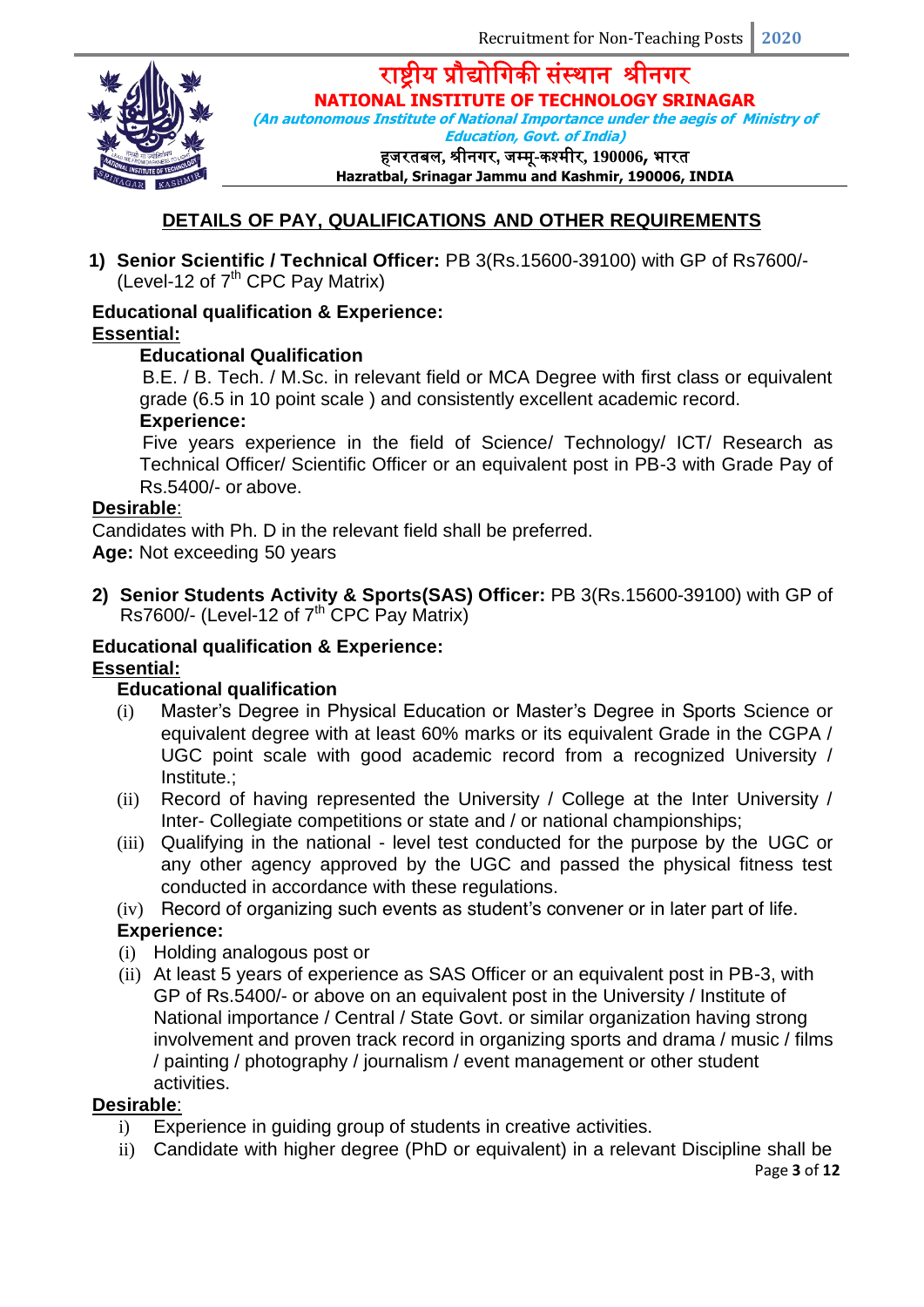

राष्ट्रीय प्रौद्योगिकी संस्थान श्रीनिर **NATIONAL INSTITUTE OF TECHNOLOGY SRINAGAR (An autonomous Institute of National Importance under the aegis of Ministry of Education, Govt. of India)**

हजरतबल**,** श्रीनिर**,** जम्मू**-**कश्मीर**, 190006,** भारत

**Hazratbal, Srinagar Jammu and Kashmir, 190006, INDIA**

preferred.

- iii) Record of strong involvement and proven track record of participation in sports and drama / music / films / painting / Photography / journalism event management or other student / event management activities during college / University studies.
- **Age:** Not exceeding 50 years
- **3) Students Activity & Sports (SAS) Officer :** PB 3 (Rs.15600-39100) with GP of Rs 5400/- (Level-10 of  $7<sup>th</sup>$  CPC Pay Matrix)

### **Educational qualification & Experience: Essential:**

### **Educational qualification**

Master's Degree in Physical Education or Master's Degree in Sports Science or equivalent degree with at least 60% marks or its equivalent Grade in the CGPA / UGC point scale with good academic record from a recognized University / Institute.

Record of having represented the University/College at the inter-University/Inter-Collegiate competitions or the State and/or national championships; Qualifying in the national–level test conducted for the purpose by the UGC or any other agency approved by the UGC and passed the physical fitness test conducted in accordance with these regulations.

### **Desirable**:

- i) Experience in guiding group of students in creative activities.
- ii) Candidate with higher degree (Ph.D. or equivalent) in a relevant Discipline shall be preferred.
- iii) Record of organizing such events as student's convener or in later part of life.
- iv) Record of strong involvement and proven track record of participation in sports and drama / music / films / painting / Photography / journalism event management or other student/ event management activities during college / University studies.

**Age:** Not exceeding 35 years

**4) Scientific / Technical Officer:** PB 3(Rs.15600-39100) with GP of Rs. 5400/- (Level-10 of  $7<sup>th</sup>$  CPC Pay Matrix)

### **Educational qualification & Experience for Central Research Facility Center (CRFC) post:**

### **Essential:**

### **Educational qualification**

i) B.E. / B. Tech. / M.Sc. in Mechanical, Electrical, Electronics & Communication, Metallurgical and Material Engineering / Physics with first class or equivalent grade (6.5 in 10 point scale) and consistently excellent academic record.

#### OR

ii) Employees of the Institute serving as Technical Assistant (SG II) for at least 5 years (Grade Pay 4800/-) or Technical Assistant (SG-I) with Grade Pay of Rs.5400/- in PB-2 with two years regular service in the institute.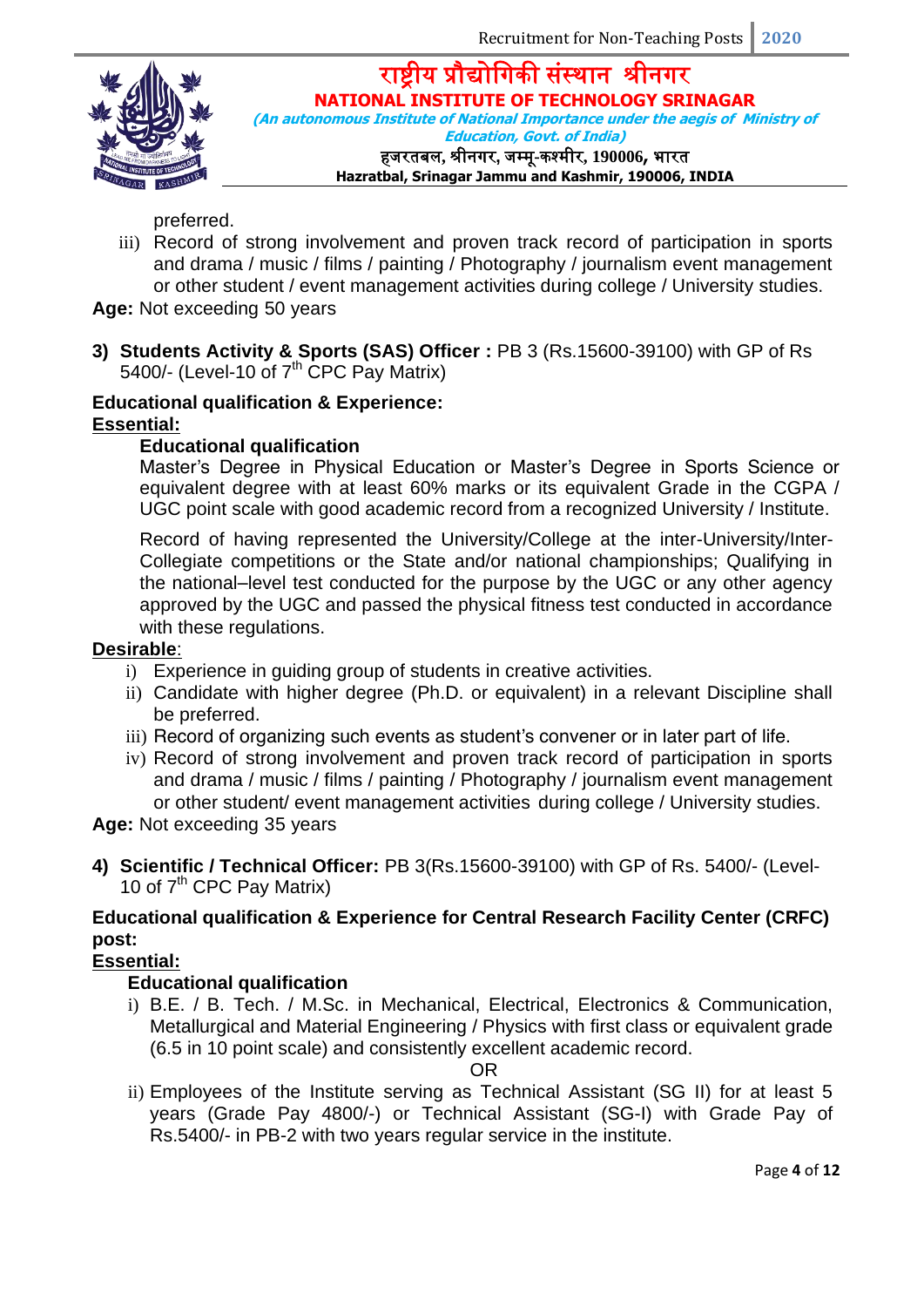

**(An autonomous Institute of National Importance under the aegis of Ministry of Education, Govt. of India)**

हजरतबल**,** श्रीनिर**,** जम्मू**-**कश्मीर**, 190006,** भारत

### **Hazratbal, Srinagar Jammu and Kashmir, 190006, INDIA**

### **Desirable**:

- i) Work experience in relevant field, e.g. maintenance of scientific equipment, administration, software development in fabrication and support to research.
- ii) Candidates with Ph.D. in the relevant field shall be preferred.

### **Age:** Not exceeding 35 years

### **Educational qualification & Experience for Computer Services Center (CSC) post: Essential:**

### **Educational qualification**

i) B.E. / B. Tech. / M.Sc. in Computer Engineering or Information Technology or MCA Degree with first class or equivalent grade (6.5 in 10 point scale) and consistently excellent academic record.

### OR

ii) Employees of the Institute serving as Technical Assistant (SG II) for at least 5 years (Grade Pay 4800/-) or Technical Assistant (SG-I) with Grade Pay of Rs.5400/- in PB-2 with two years regular service in the institute.

### **Desirable**:

- i) Work experience in relevant field, e.g. maintenance and running of Data Center, wired and wireless network & equipment, administration, software development in fabrication and support to research.
- ii) Candidates with Ph.D. in the relevant field shall be preferred.

**Age:** Not exceeding 35 years

**5) Assistant Librarian:** PB 3 (Rs.15,600 – 39,100) with GP of Rs.5400/- (Level-10 of 7<sup>th</sup> CPC Pay Matrix)

### **Educational qualification & Experience:**

### **Essential:**

### **Educational qualification**

- i) Master's Degree in Library Science / Information Science / Documentation Science with at least 60% marks or an equivalent Professional degree or its equivalent with equivalent grade (6.5 in 10 point scale) or its equivalent grade of 'B'. in the UGC seven point scale and a consistently good academic record with superior knowledge of computerized library service.
- ii) Qualifying in the national level test such as NET/SLET/SET conducted for the purposed by the UGC or any other agency approved by the UGC.

### **Desirable**:

- i) PG Diploma in Library Automation and Networking or PGDCA or equivalent.
- ii) Candidate with higher degree (Ph. D. or equivalent) in a relevant Discipline shall be preferred.

**Age:** Not exceeding 35 years

**6) Executive Engineer (Civil):** PB 3 (Rs.15,600 – 39,100) with GP of Rs.5400/- (Level-10 of 7<sup>th</sup> CPC Pay Matrix)

## **Educational qualification & Experience:**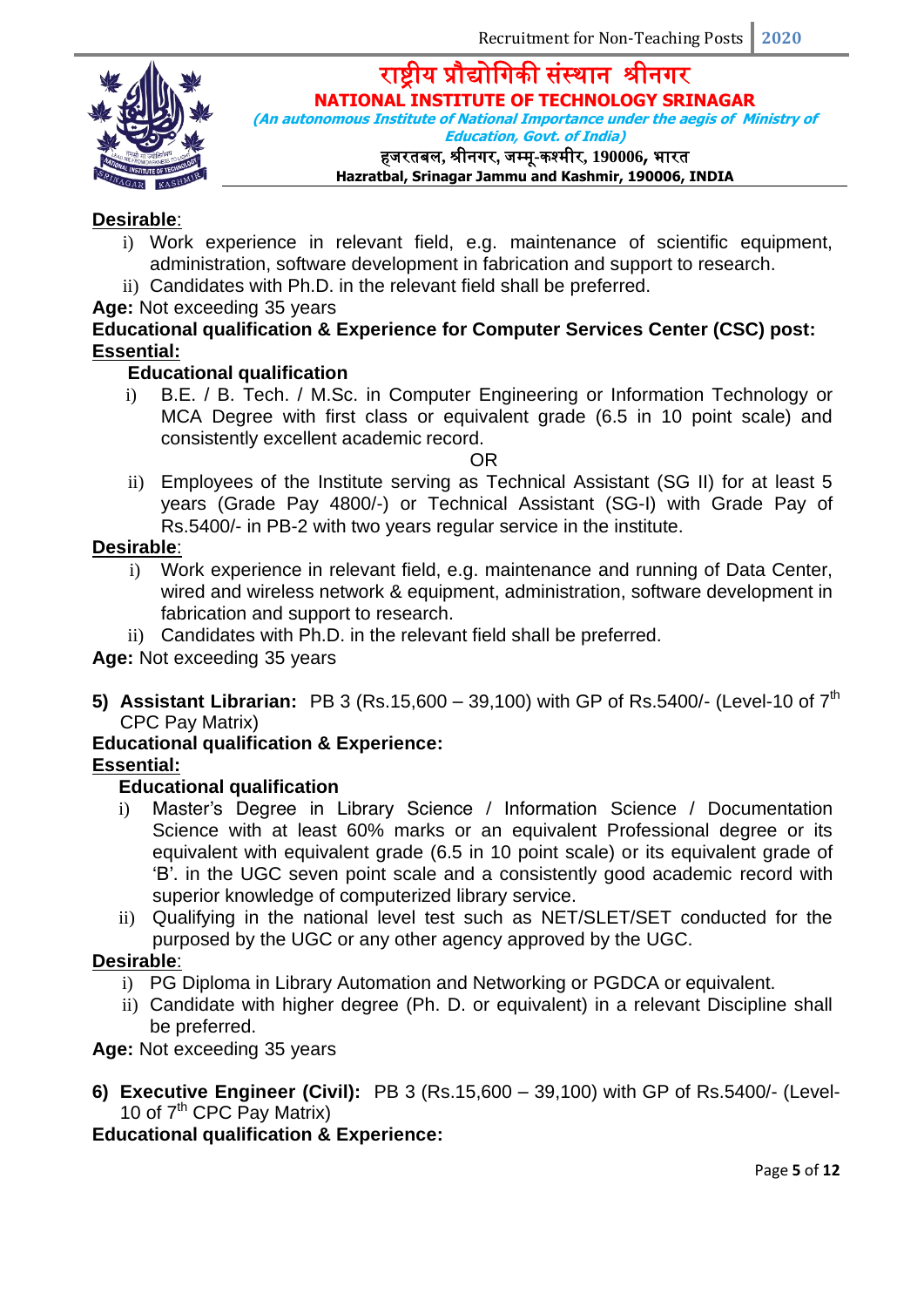

**(An autonomous Institute of National Importance under the aegis of Ministry of Education, Govt. of India)**

हजरतबल**,** श्रीनिर**,** जम्मू**-**कश्मीर**, 190006,** भारत

**Hazratbal, Srinagar Jammu and Kashmir, 190006, INDIA**

### **Essential:**

### **Educational qualification**

B.E./ B.Tech. in Civil Engineering with first class or its equivalent Grade in the CGPA / UGC 7 point scale with good academic record from a recognized University/Institute.

**OR**

Employees of the Institute with at least five years regular service as Assistant Engineer (SG-II) in PB-2, Grade Pay of Rs.4800/- or with at least two years regular service as Assistant Engineer (SG-I) in PB-2, Grade Pay of Rs.5400

**Age:** Not exceeding 35 years

**7) <b>Technical Assistant:** PB 2 (Rs.9,300 – 34,800) with GP of Rs.4200/- (Level-6 of  $7<sup>th</sup>$ CPC Pay Matrix)

### **Educational qualification & Experience:**

**Essential:**

### **Educational qualification**

First Class or equivalent Grade in B.E. / B.Tech. / MCA in relevant subject from a recognized University / Institute.

Or

First Class Diploma in Engineering in relevant Field with excellent academic record Or

First Class Bachelor's Degree in Science from a recognized University or Institute

Or

Master's Degree in Science from a recognized University or Institute with at least 50% marks or equivalent grade

### **Age:** Not exceeding 30 years

**8)** Junior Engineer: PB 2 (Rs.9,300 – 34,800) with GP of Rs.4200/- (Level-6 of  $7<sup>th</sup>$  CPC Pay Matrix)

### **Educational Qualification:**

### **Essential:**

First Class B.E. / B. Tech. in Civil/Electrical Engineering from a recognized University or Institute.

OR

First Class Diploma in Civil/Electrical Engineering with excellent academic record **Age:** Not exceeding 30 years

**9) Pharmacist:** PB1 (Rs.5,200 – 20,200) with GP of Rs.2800/- (level-5 of 7<sup>th</sup> CPC Pav Matrix)

## **Educational Qualification:**

### **Essential:**

(i) 10+2 in Science (PCB/PCM) subjects from recognized Board or University.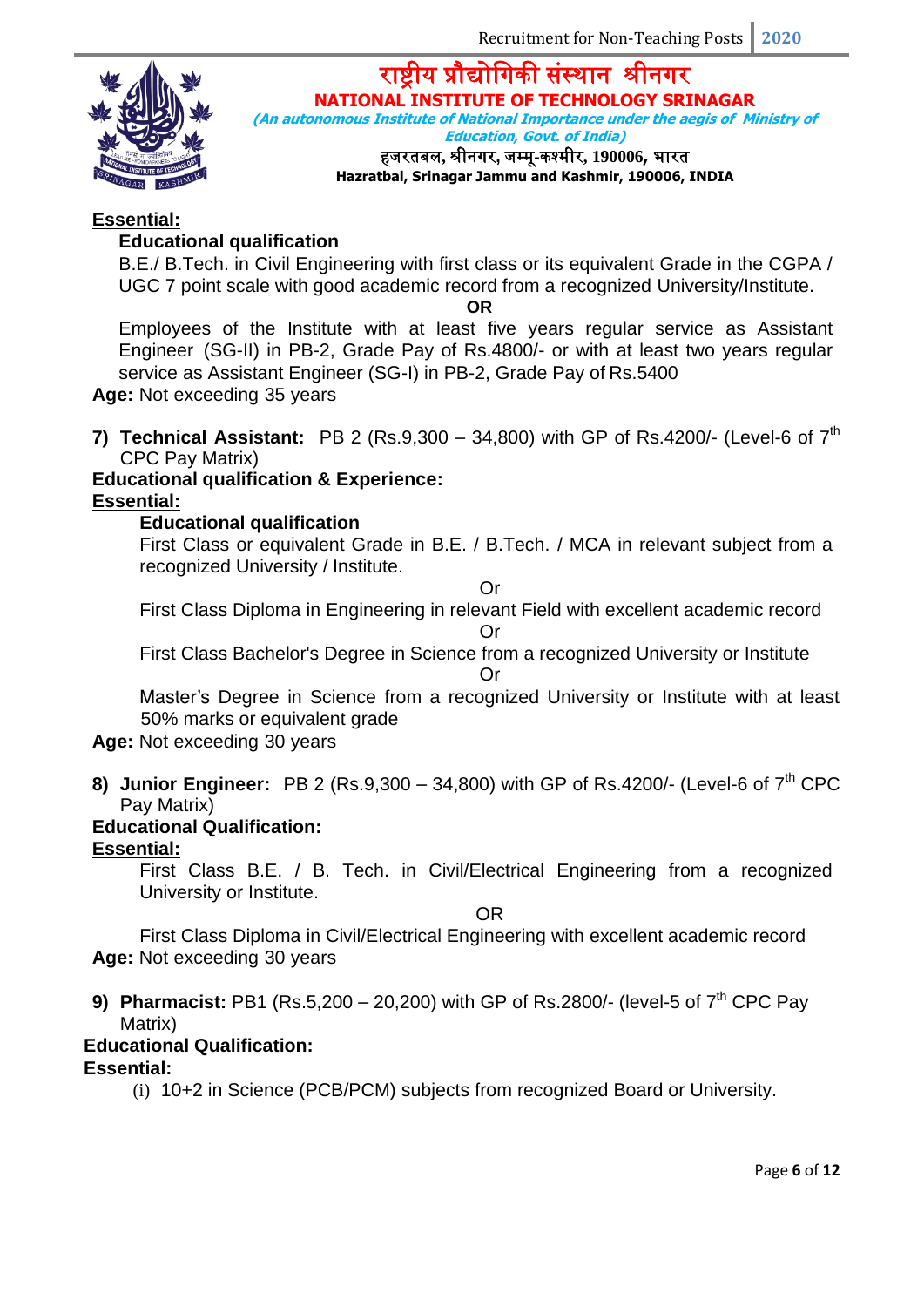राष्ट्रीय प्रौद्योगिकी संस्थान श्रीनिर



**NATIONAL INSTITUTE OF TECHNOLOGY SRINAGAR**

**(An autonomous Institute of National Importance under the aegis of Ministry of** 

**Education, Govt. of India)**

हजरतबल**,** श्रीनिर**,** जम्मू**-**कश्मीर**, 190006,** भारत

**Hazratbal, Srinagar Jammu and Kashmir, 190006, INDIA**

(ii) 2 Years Diploma with First class from an Institute recognized by the Pharmacy Council of India with minimum two years experience in any recognized hospital or pharmacy.

OR

Bachelor's degree in Pharmacy (B.Pharma.)

**(iii)**Registered as Pharmacist under the Pharmacy Act 1948.

**Age:** Not exceeding 27 years

**10)SAS Assistant:** PB 2 (Rs.9,300 – 34,800) with GP of Rs.4200/- (Level-6 of  $7<sup>th</sup>$  CPC Pay Matrix)

### **Educational Qualification:**

### **Essential:**

### **Educational qualification**

- i) First Class Bachelor's Degree in Physical Education from a recognized University or Institution
- ii) Strong record of participation in sports and drama / music / films / painting / Photography / journalism event management or other student/ event management activities during college / University studies.

**Age:** Not exceeding 30 years

**11) Junior Assistant:** PB 2 (Rs.5,200 – 20,200) with GP of Rs.2000/- (Level-3 of  $7<sup>th</sup>$  CPC Pay Matrix)

## **Educational Qualification:**

### **Essential:**

### **Educational qualification**

Senior secondary (10+2) from a recognized board with a minimum Typing speed of 35 w.p.m. and proficiency in Computer Word Processing and Spread Sheet.

### **Desirable:**

Proficiency in other computer skills; stenography skills.

**Age:** Not exceeding 27 years

**12)Stenographer:** PB 2 (Rs.5,200 – 20,200) with GP of Rs.2400/- (Level-4 of 7<sup>th</sup> CPC Pay Matrix)

### **Educational Qualification:**

### **Essential:**

### **Educational qualification**

Senior secondary (10+2) from a recognized board with minimum speed in short hand 80 w.p.m. in Stenography.

### **Desirable:**

Proficiency in Computer Word Processing and Spread Sheet with advance skills. **Age:** Not exceeding 27 years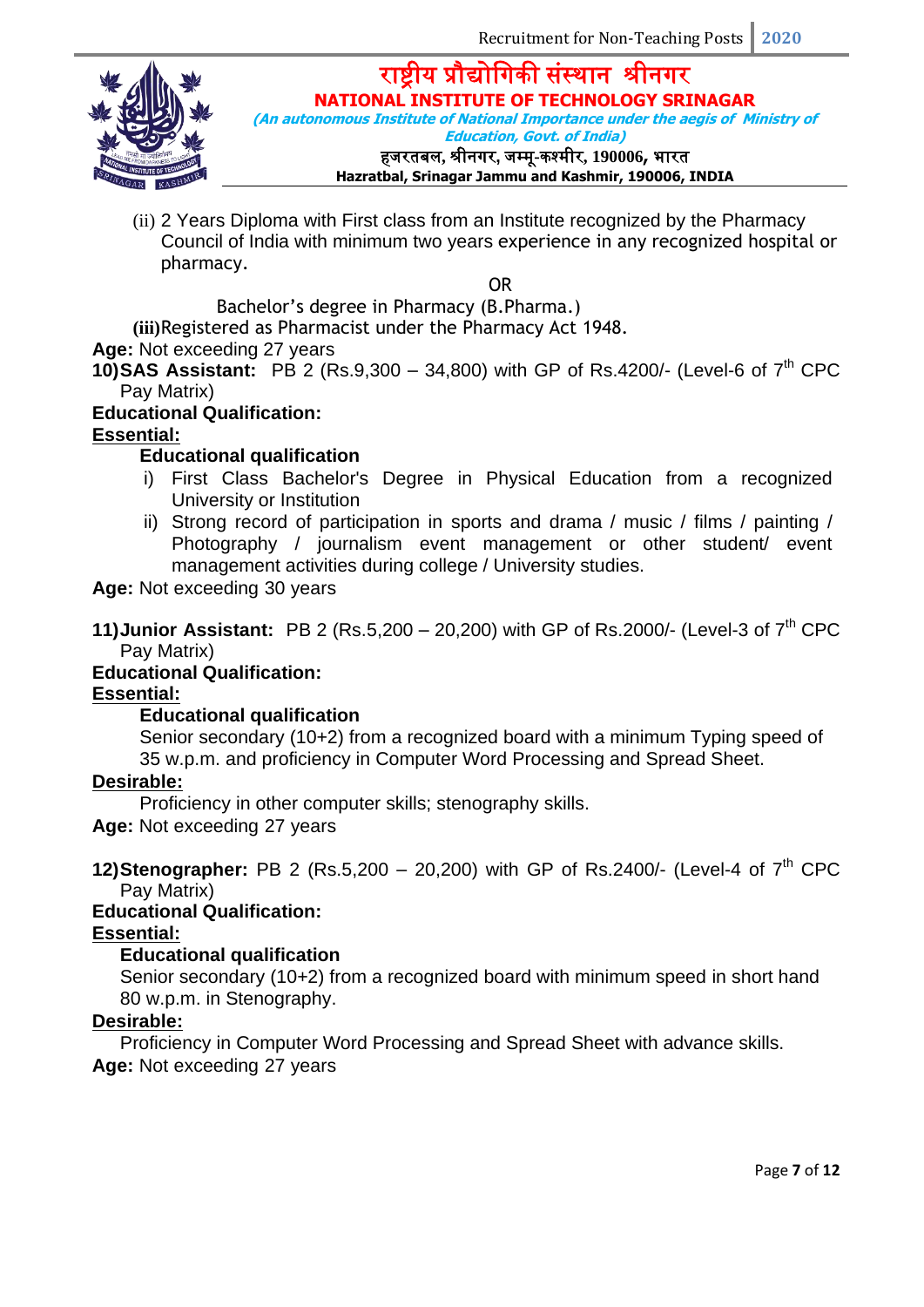

राष्ट्रीय प्रौद्योगिकी संस्थान श्रीनिर **NATIONAL INSTITUTE OF TECHNOLOGY SRINAGAR (An autonomous Institute of National Importance under the aegis of Ministry of** 

**Education, Govt. of India)** हजरतबल**,** श्रीनिर**,** जम्मू**-**कश्मीर**, 190006,** भारत **Hazratbal, Srinagar Jammu and Kashmir, 190006, INDIA**

# **Terms & Conditions**

- 1. The Institute reserves the right to fill or not to fill the posts advertised for any reasons whatsoever.
- 2. The Institute reserves the right to modify/ defer or cancel full / part of the advertisement / recruitment at any stage of processing without assigning any reason.
- 3. If any advertisement for any post is withdrawn by the Institute, the application fee collected from the candidates shall be refunded.
- 4. The eligibility of candidates will be determined as on the last date fixed for receipt of Application Forms. In case the last date fixed for receipt of applications is closed/off day, next working day shall be deemed to be last date for the same.
- 5. The employees who are working on ad-hoc / temporary / contractual / outsource basis in NIT Srinagar shall be given **one time** age relaxation as per MoE erstwhile MHRD letter No.F.35-5/2018-TS.III dated  $20<sup>th</sup>$  February 2019.
- 6. The Institute shall strictly follow the norms of the Government of India in respect of reservation/relaxation/concessions to various categories in recruitment pertaining to age, qualifying marks, experience/fees, etc. as amended from time to time.
- 7. Any change of address given in the application form should at once be communicated to the Institute.
- 8. Besides, all the other conditions as prescribed in the advertisement, Non Teaching Recruitment Rules along with amendments from time to time issued by the Ministry of Education and not mentioned in the advertisement shall be deemed to have been included on the conditions associated with this advertisement.
- 9. All fresh appointees shall be placed in New Pension System (NPS).
- 10. Mere possession of eligibility conditions shall not entitle a candidate to be called for skill test, written test (or interview, wherever applicable).
- 11. It shall be the responsibility of the candidate to assess his/her own eligibility for the post for which he is applying in accordance with the prescribed qualifications, experience, etc. and submit his/her application/s duly filled-in, along with the desired information and documents as per the advertisement. Suppression of factual information, supply of fake documents, providing false or misleading information or canvassing in any manner on the part of the candidates shall lead to his/her disqualification.
- 12. Acceptance of documents submitted by an applicant shall be subject to verification by the Competent Authority at any point of time even after joining the employment. If any document is found to be false/fake/incorrect either before or after the appointment, the document shall be summarily rejected and action may be initiated against the candidate which shall lead to cancellation of his/her appointment, as the case may be.
- 13. As per the directives of the Government of India the selection for the post Group B (Non Gazetted) and lower shall be made on the basis of the skill test, / written test, only. For these posts no interview shall be conducted. The syllabus and procedure for skill, / written test shall be notified separately by the Institute.
- 14. The candidate shall bring all original certificates relating to his/her age, qualifications, experience etc., at the time of test/interview or as and when desired by the Institute. In case the candidates fails to submit the original documents for verification of the certified photocopies of the enclosures to his/her application/s, he may not be allowed to appear at the tests/interview and his/her candidature may be treated as cancelled without any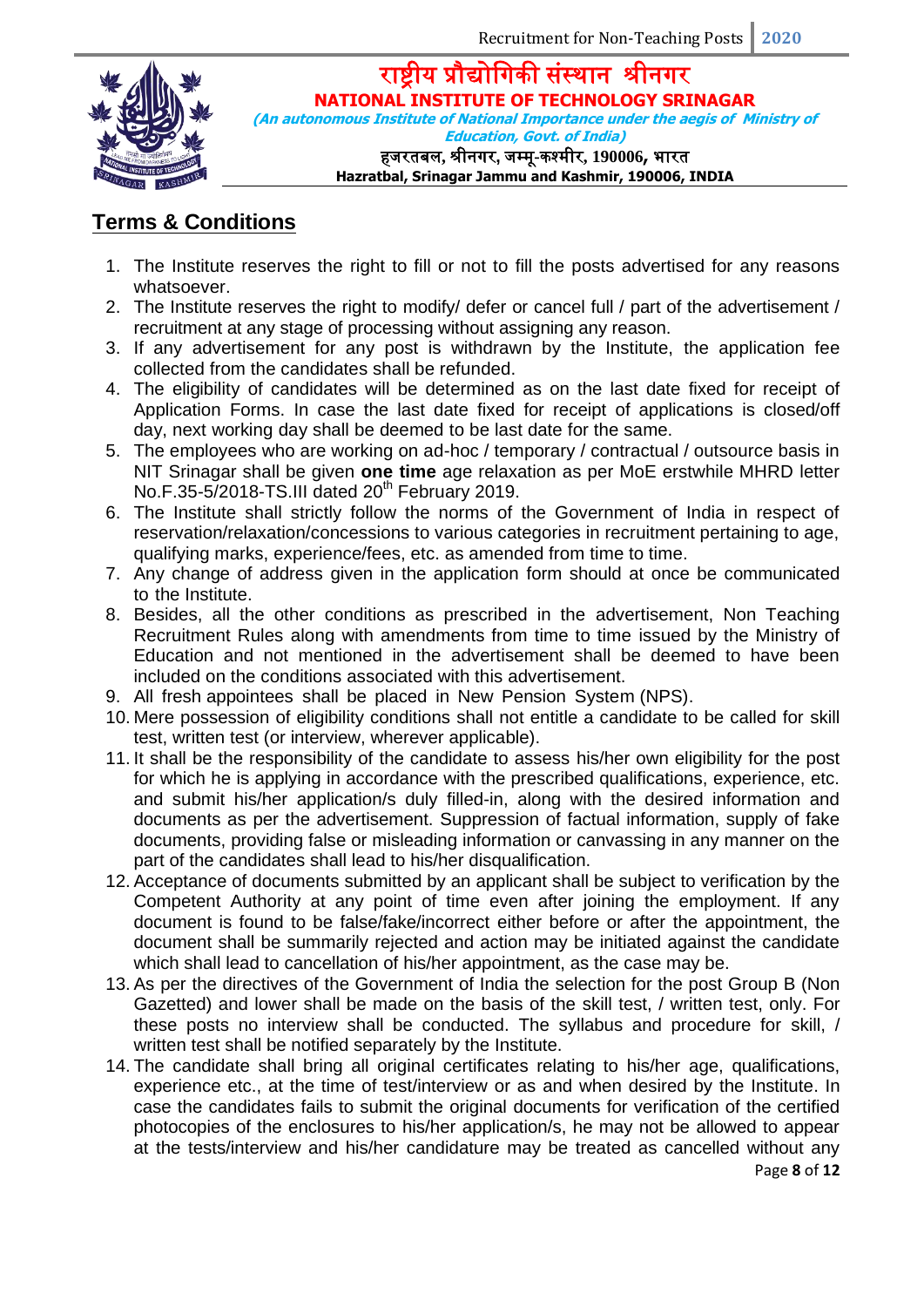राष्ट्रीय प्रौद्योगिकी संस्थान श्रीनिर **NATIONAL INSTITUTE OF TECHNOLOGY SRINAGAR (An autonomous Institute of National Importance under the aegis of Ministry of Education, Govt. of India)**

हजरतबल**,** श्रीनिर**,** जम्मू**-**कश्मीर**, 190006,** भारत **Hazratbal, Srinagar Jammu and Kashmir, 190006, INDIA**

further communication in this regard.

- 15. The Institute reserves its right to limit the number of candidates to be called for interview. Shortlisting of the applicants, if necessary, shall be made on the basis of academic merit, higher qualification and/or experience or screening test or on any other criteria decided by the Institute.
- 16. The Institute reserves the right to set higher norms than bare minimum and the areas of specialization. The number/ratio of the shortlisted candidates to the post shall be defined taking into account the specific requirements of the individual post. The shortlisting norms may not be uniform across the advertised posts and shall be a binding on all the applicants. The decision of the Institute related to all matters pertaining to the recruitment shall be final and binding on the applicants.
- 17. Hall Tickets / Call letters and other correspondence for attending the Skill Test, Written Test / Interview etc., will be sent only to the eligible candidates by **Email only**.
- 18. The eligible candidates will be required to appear for the skill/selection/screening test and/or Interview. No TA/DA will be paid for attending the skill/selection/screening test and/or Interview. However, for outstation SC / ST / PwBD candidates' second-class single railway to and fro fare on shortest route will be reimbursed after attending the test/interview. This is not admissible to SC / ST / PwBD candidates who are already employed in the Central / State Government services / Autonomous bodies, etc.
- 19. The reservation for the SC/ST/OBC/PwBD/EWS candidates has been arrived as per the reservation rosters and the Govt. of India rules.
- 20. The Caste/Tribe/Community certificates in the proforma prescribed and issued by any of the authorities stated in the OM No. 36012/6/88-Estt. (SCT), dated 24.4.1990 and OM No. 36012/22/93-Estt. (Res.), dated 15.11.1993, GoI, No. 36028/1/2014-Estt (Res), dated 3rd September, 2015 will only be accepted as sufficient proof in support of a candidate's claim belonging to Schedule Caste/ Schedule Tribe/ Other Backward Class.
- 21. Relevant Caste/Tribe/Community certificates are required to be submitted with duly completed application form. No other certificate will be accepted as a sufficient proof.
- 22. The caste of the candidate must be in the state-wise central list of SCs given at
	- a. <http://socialjustice.nic.in/UserView/PrintUserView?mid=76750>or
		- b. <http://socialjustice.nic.in/UserView/index?mid=76750>
- 23. The caste of the candidate must be in the state-wise central list of STs given at
	- c. <https://tribal.nic.in/ST/LatestListofScheduledtribes.pdf>
- 24. OBC certificate submitted in support of the claim of reservation under this category (Non-Creamy Layer) must be valid at least till **31st July, 2021**.The certificate should clearly mention that the candidate belongs to non-creamy layer and the caste of the candidate must be in the state-wise central list of OBCs given at

d. [http://www.ncbc.nic.in/User\\_Panel/CentralListStateView.aspx](http://www.ncbc.nic.in/User_Panel/CentralListStateView.aspx) .

- 25. Persons with Benchmark Disability (PwBD) shall be required to submit the Disability/Medical Certificate in the proforma prescribed and issued by the competent medical authorities for the purpose of employment as per Government of India norms with duly completed application form. Persons suffering from not less than 40%of the disability shall only be eligible for the benefit of reservation under this category. The certificate will be rejected if the disability is less than 40%.
- 26. Economically Weaker Sections (EWS) certificate submitted in support of the claim of reservation under this category must be valid at least till **31st July, 2021**. Only those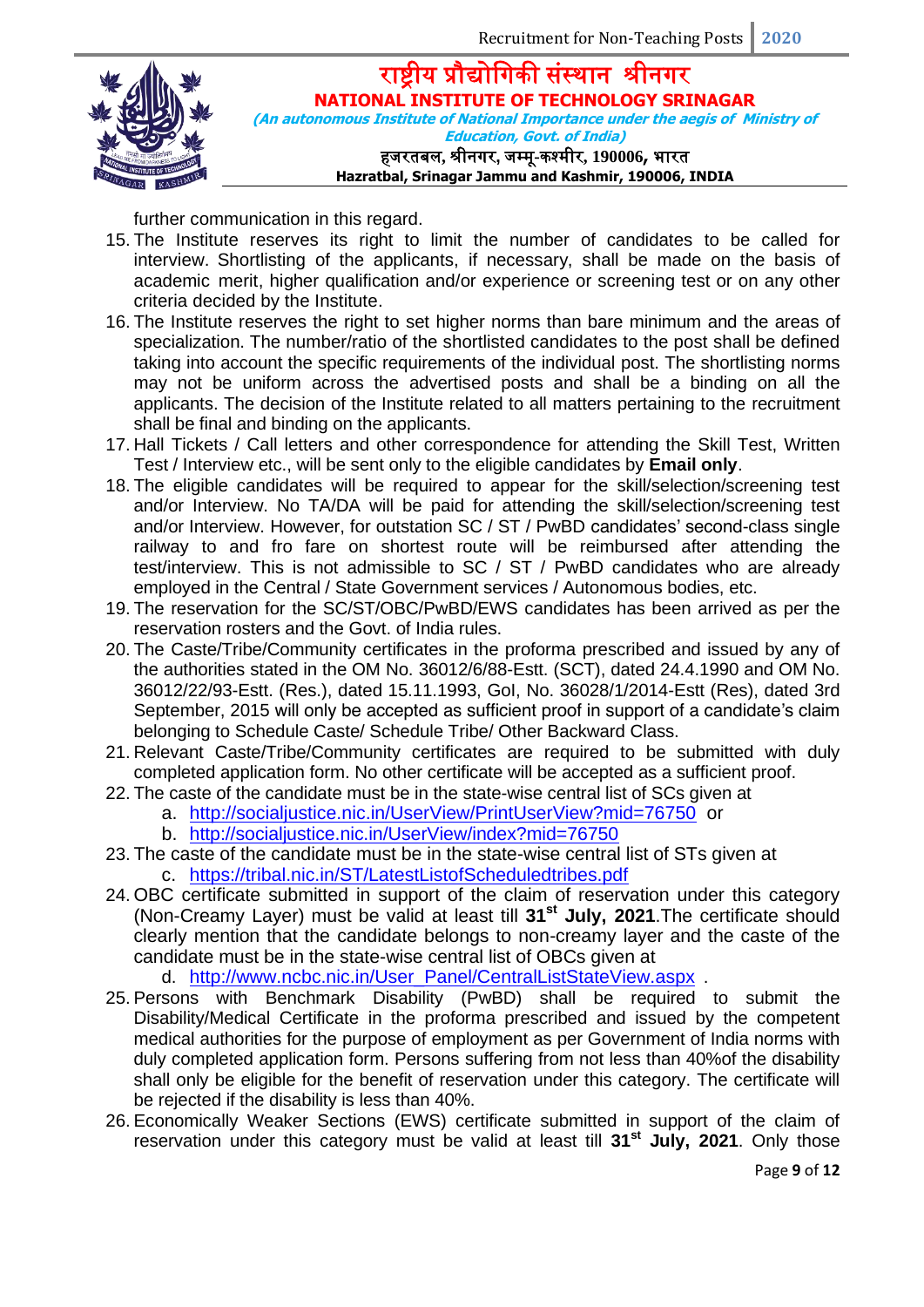

राष्ट्रीय प्रौद्योगिकी संस्थान श्रीनिर **NATIONAL INSTITUTE OF TECHNOLOGY SRINAGAR (An autonomous Institute of National Importance under the aegis of Ministry of Education, Govt. of India)** हजरतबल**,** श्रीनिर**,** जम्मू**-**कश्मीर**, 190006,** भारत

**Hazratbal, Srinagar Jammu and Kashmir, 190006, INDIA**

candidates shall be considered for reservation under EWS category, if gross family annual income is below Rs. 8.00 lakh (Rupees eight lakh only) for the financial year prior to the year of application. The term "Family" for this purpose will include the person who seeks benefit of reservation, his/her parents and siblings below the age of 18 years, his/her spouse and children below the age of 18 years. Also persons whose family owns or possesses any of the assets as mentioned in GoI, No. 36039/1/2019-Estt (Res), dated 31stJanuary, 2019 shall also be excluded from being identified as EWS, irrespective of the family income. The Economically Weaker Sections (EWSs) certificates in the proforma prescribed and issued by any of the authorities stated in the OM No. 36039/1/2019-Estt. (Res) dated 31.01.2019 will only be accepted as sufficient proof in support of a candidate's claim for belonging to EWSs. EWSs certificates are required to be submitted with duly completed application form. No other certificate will be accepted as a sufficient proof.

- 27. The appointment under EWS/OBC quota is provisional and is subject to the community certificate being verified through the proper channels. If the verification reveals that the claim of the candidate to belong to EWS/OBC or "not belonging to creamy layer" is false, his/her services will be terminated forthwith without assigning any further reasons and without prejudice to such further action as may be taken under the provisions of the Indian Penal Code for production of false certificate.
- 28. Candidates with foreign degrees shall be required to enclose All India Council of Technical Education (AICTE) / Association of Indian Universities (AIU) equivalence certificate with their application form without which application/s can't be considered.
- 29. Requirement of experience wherever mentioned in this advertisement shall mean postqualification experience only.
- 30. Canvassing in any form and/or bringing any influence of any form will be treated as disqualification for the post applied.
- 31. Candidates in their own interest are advised to remain in touch with the Institute website **[www.nitsri.ac.in](http://www.nitsri.ac.in/)**. Issuance of notifications in the newspapers or sending the postal/electronic communications is not obligatory on part of the Institute.
- 32. All recruitments shall be made by the Board of Governors (BoG) of the Institute only on the recommendations of duly constituted Selection Committees. The decision of the Appointing Authority shall be final.
- 33. The person appointed against any post shall be governed by the Act/Statutes/Ordinances/Rules of the Institute and also the CCS (conduct) Rules, 1964, CCS (CCA) Rule, 1965 or any other rules of the Government of India, as amended from time to time and any other rule/resolution prescribed by the Ministry of Education and adopted by the Board of Governor.
- 34. The appointment of a candidate shall be subject to verification of character and antecedents by the Competent Authority. Until the verification of character and antecedent's reports are received, the appointment shall be treated as provisional. In case the report/s with regard to his/her conduct, character, antecedents, etc., is found to be unsatisfactory, the appointment shall be cancelled/ terminated forthwith.
- 35. The Institute shall retain the applications of non-shortlisted candidates and non-selected candidates only for three months after the completion of recruitment process.

#### **Period of Probation and Age of Superannuation:**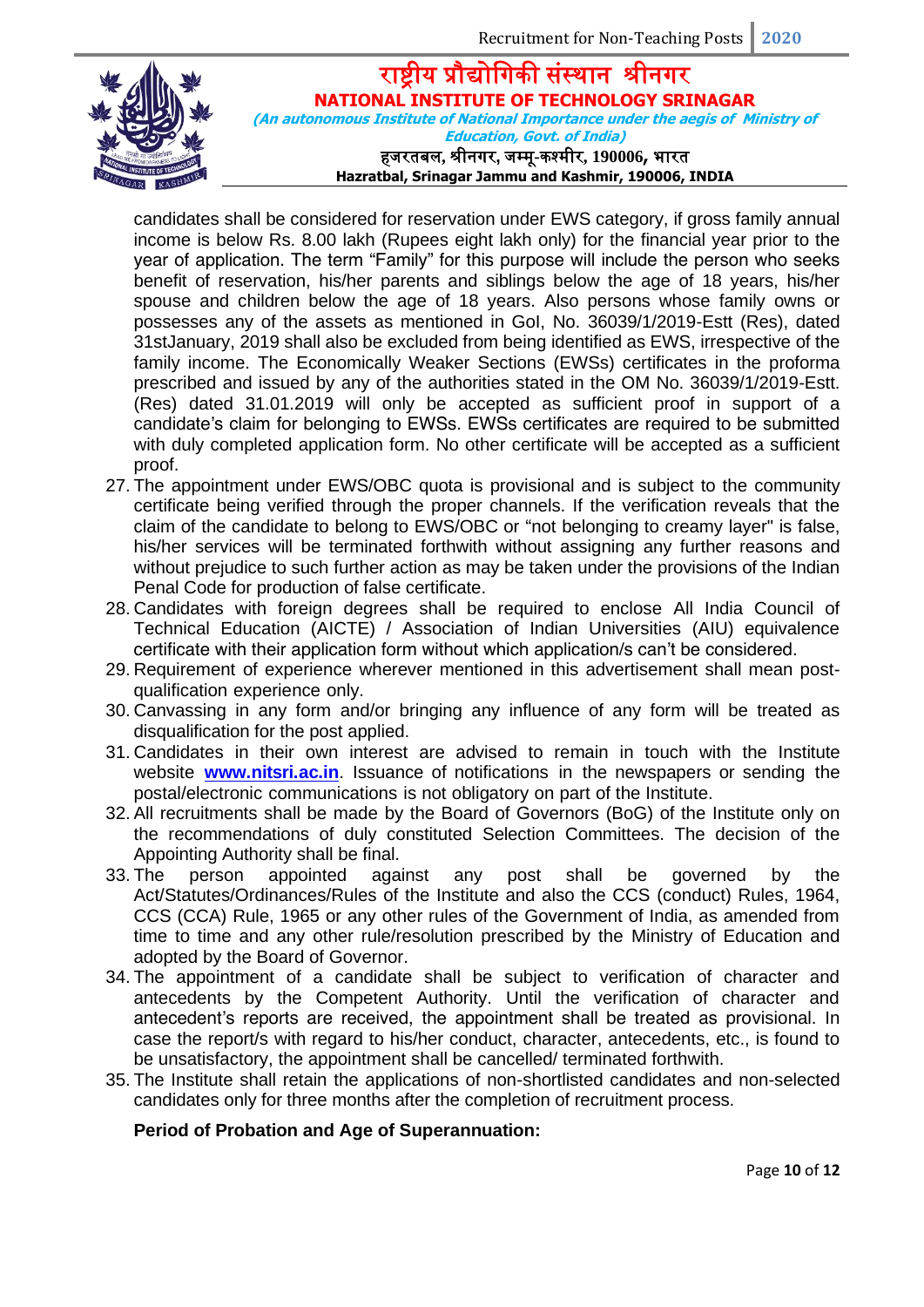

राष्ट्रीय प्रौद्योगिकी संस्थान श्रीनिर **NATIONAL INSTITUTE OF TECHNOLOGY SRINAGAR (An autonomous Institute of National Importance under the aegis of Ministry of** 

> **Education, Govt. of India)** हजरतबल**,** श्रीनिर**,** जम्मू**-**कश्मीर**, 190006,** भारत **Hazratbal, Srinagar Jammu and Kashmir, 190006, INDIA**

- 36. Subject to the provisions of the Act and the Statutes, all appointments to posts under the Institute shall be made on probation for a period of one year wherever applicable. On completion of probation period the appointee, if confirmed, shall continue to hold his/her office subject to the provisions of the Act and the Statutes, till the end of the month in which he/she attains the prescribed superannuation age. The appointing authority shall have the power to extend the period of probation of any employee of the Institute for such periods as it may deem fit.
- 37. The age of superannuation for various classes and categories of the employees of the Institute shall be as specified by the Ministry of Education, GoI from time to time.
- 38. Any legal proceedings in respect of any matter or claim or dispute arising out of this advertisement and/or an application in response thereto can be instituted only in Hon'ble High Court (J&K) at Srinagar (J&K).

### **HOW TO APPLY?**

- 39. Before applying for a post, candidates are advised to satisfy themselves about their eligibility. No enquiry in this regard will be entertained thereof.
- 40. Candidates willing to apply are advised to apply online on [http://recruitment.nitsri.ac.in](http://recruitment.nitsri.ac.in/) link will be available on the Institute website [www.nitsri.ac.in](http://www.nitsri.ac.in/) from **27th October, 2020**. The last date to fill the online applications is **30th November, 2020**.
- 41. After submission of online application/s, the candidates are advised to take out the printout of the application/s form/s. The Hard copy of the application/s form along with all required self-attested copies of certificates should reach the Institute by or before **10.12.2020** on the following Address:

## **The Registrar National Institute of Technology Srinagar Hazratbal, Srinagar, PIN 190006**

- 42. The envelope containing the application/s shall invariably mention the name of the post applied for "APPLICATION/S FOR THE POST OF
- 43. **Application Fee:** All applications must be accompanied by a non-refundable processing fee of ₹ 1000/-except SC/ST/PWD and Women Candidates. [fee exemption derived from Department of Personnel and Training OMs. No.36011/3/84-Estt.(SCT), 1st July, 1985,No. 39020/3/2003-Estt.(B), 03rd August, 2010,No. 36035/2/2017-Estt.(Res), 23rd August, 2019]
- 44. The fee should be paid online only through the payment gateway available on the recruitment portal.
- 45. Applications which are not accompanied by a non-refundable processing fee of ₹1000/ except SC/ST/PwBD and Women Candidates shall be summarily rejected. No correspondence shall be entertained in this regard.
- 46. Applications not accompanied by necessary supporting documents, **self-attested** copies of degree certificates / marks sheets/experience certificate / category certificate (if applicable) issued by the competent authority and the incomplete applications shall be summarily rejected.
- Page **11** of **12** 47. In-service candidates shall route their applications through proper channel. However, candidates are advised to submit an advance copy of the application/s form well before the last date. In case formal copy of application form is not received through proper channel before the conduct of interview/written test, the candidate shall be treated as